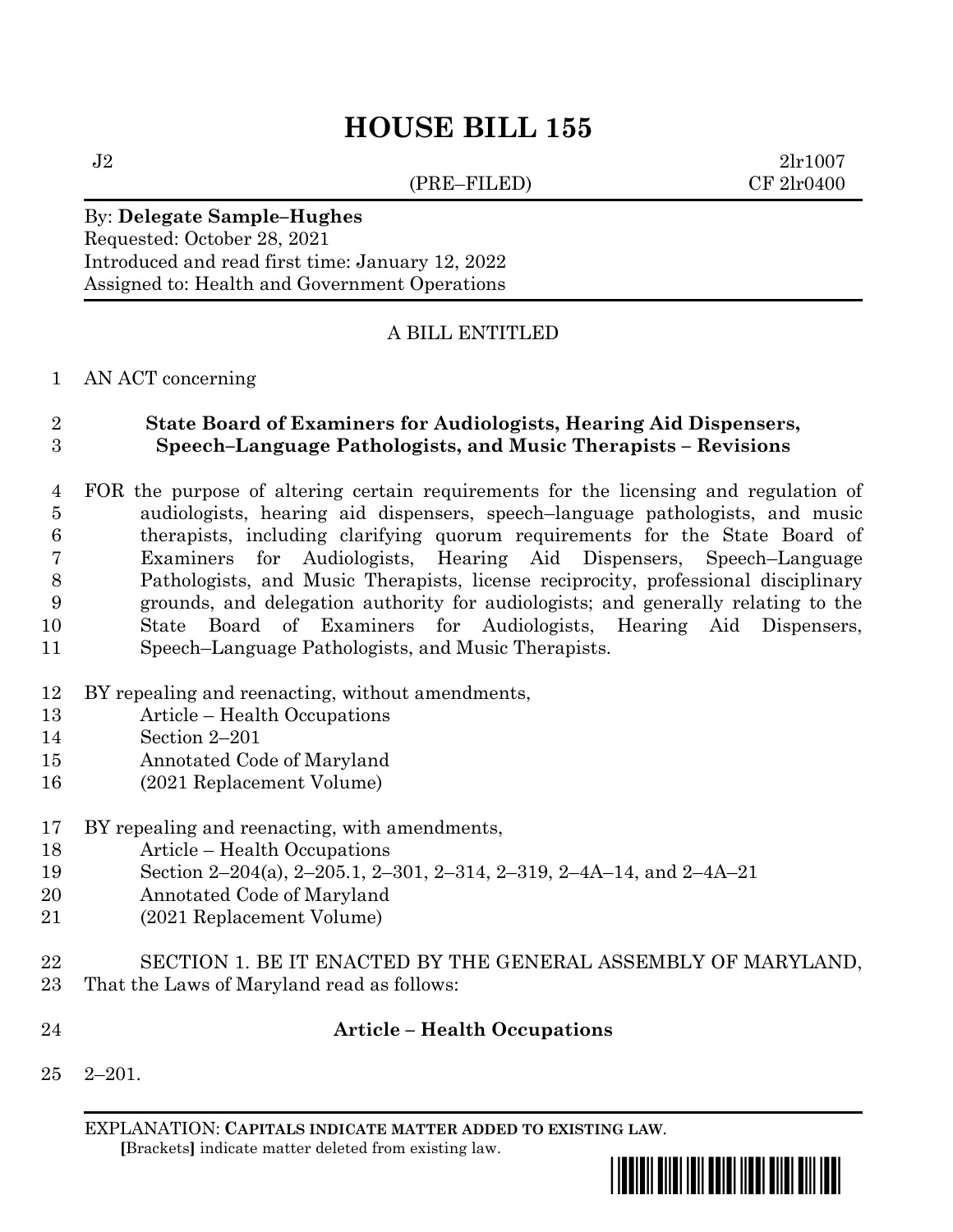There is a State Board of Examiners for Audiologists, Hearing Aid Dispensers, Speech–Language Pathologists, and Music Therapists in the Department.

2–204.

 (a) A majority of the members currently serving on the Board, with at least 1 **[**member of each profession**] AUDIOLOGIST, HEARING AID DISPENSER, SPEECH–LANGUAGE PATHOLOGIST, AND MUSIC THERAPIST** regulated under the provisions of this title being present, is a quorum to do business.

2–205.1.

 (a) While investigating an allegation against a licensee under this title, the Board may require the licensee to submit to an appropriate examination by a health care provider designated by the Board if the Board has reason to believe that the licensee may cause harm to a person affected by the licensee's practice of audiology, hearing aid dispensing, **[**or**]** speech–language pathology, **OR MUSIC THERAPY,** or assistance in the practice of speech–language pathology **OR AUDIOLOGY**.

 (b) In return for the privilege given to a licensee to practice audiology, hearing aid dispensing, **[**or**]** speech–language pathology, **OR MUSIC THERAPY,** or assist in the practice of speech–language pathology **OR AUDIOLOGY** in the State, the licensee is deemed to have:

 (1) Consented to submit to an examination under this section, if requested by the Board in writing; and

 (2) Waived any claim of privilege as to the testimony or reports of a health care provider who examines the licensee.

 (c) The failure or refusal of the licensee to submit to an examination required under subsection (b) of this section is prima facie evidence of the licensee's inability to practice audiology, hearing aid dispensing, **[**or**]** speech–language pathology, **OR MUSIC THERAPY,** or assist in the practice of speech–language pathology **OR AUDIOLOGY**  competently, unless the Board finds that the failure or refusal was beyond the control of the licensee.

(d) The Board shall pay the cost of any examination made under this section.

2–301.

 (a) (1) Except as otherwise provided in this title, an individual shall be licensed by the Board before the individual may practice audiology, hearing aid dispensing, **[**or**]** speech–language pathology, **OR MUSIC THERAPY,** or assist in the practice of speech–language pathology **OR AUDIOLOGY** in this State.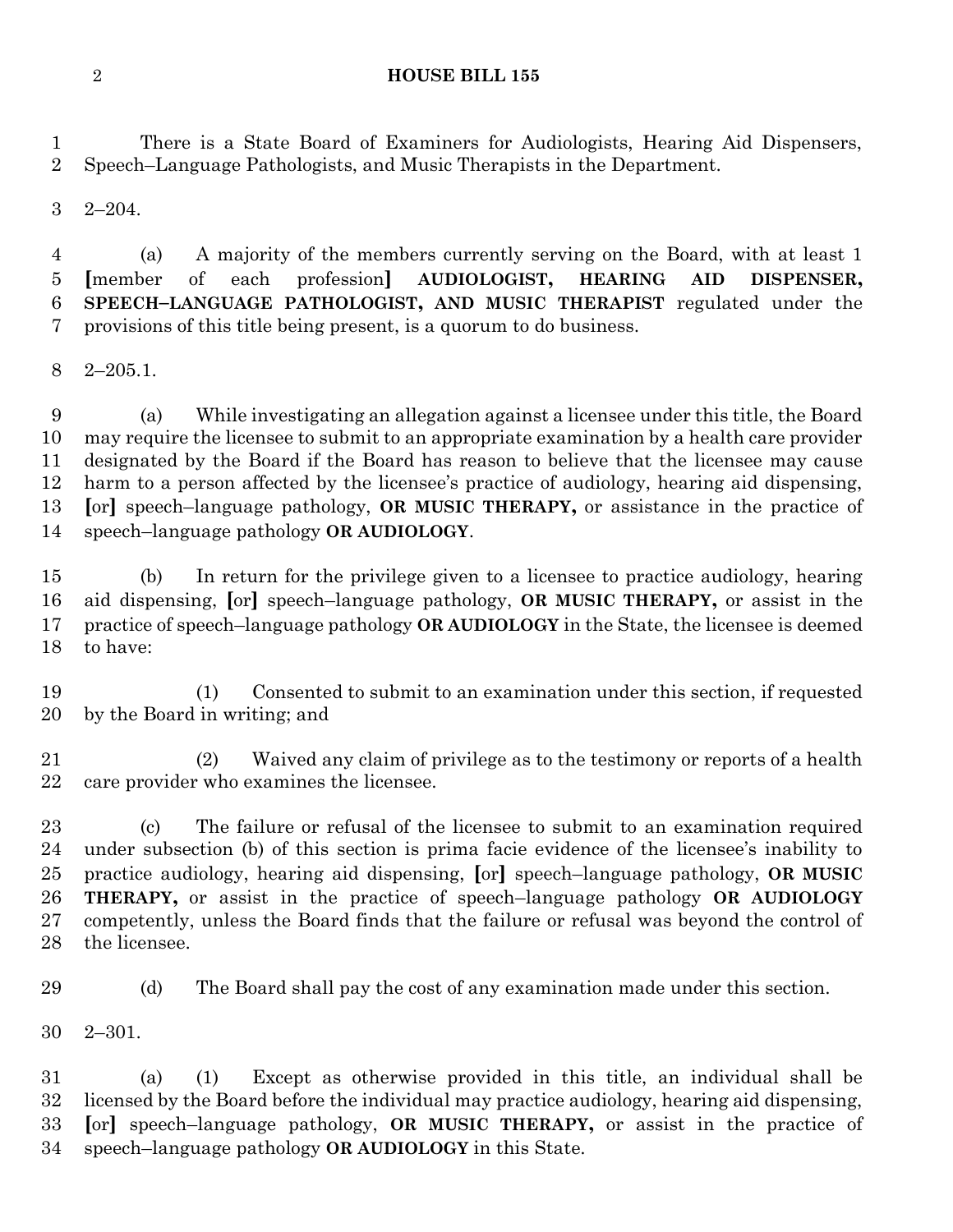(2) On or after October 1, 2007, an individual hired by a Maryland local public school system, State–approved nonpublic school for handicapped children, or chartered educational institution of the State to practice speech–language pathology or assist in the practice of speech–language pathology, shall be licensed by the Board.

(b) (1) This section does not apply:

 (i) To an individual employed by any agency of the federal government performing the duties of that employment;

 (ii) To an individual continuously employed to practice audiology since June 30, 1988, by a county public school system, a State–approved nonpublic school for handicapped children, a chartered institution of the State, or the State Department of Education while performing the duties of that employment;

 (iii) To an individual employed by a Maryland local public school system, State–approved nonpublic school for handicapped children, or chartered educational institution of the State or the State Department of Education to practice speech–language pathology continuously since on or before September 30, 2007, while performing the duties of that employment;

 (iv) To a student or trainee in audiology or speech–language pathology while pursuing a supervised course of study at an accredited university or college or a recognized training center while the student is obtaining clinical practicum hours;

 (v) To a volunteer while working in free speech and hearing screening programs; or

 (vi) To an individual licensed to practice audiology or speech–language pathology in another state or a foreign country while the individual:

 1. Provides a clinical demonstration at a training or an educational event in the State; or

 2. Receives clinical training at a training or an educational event in the State.

 (2) The Board may allow an audiologist, hearing aid dispenser, speech–language pathologist, **[**or**] MUSIC THERAPIST,** speech–language pathology assistant**, OR AUDIOLOGY ASSISTANT** licensed in another state to practice audiology, hearing aid dispensing, **[**or**]** speech–language pathology, **OR MUSIC THERAPY,** or assist in the practice of speech–language pathology **OR AUDIOLOGY** in this State without a license if the **[**audiologist, hearing aid dispenser, speech–language pathologist, or speech–language pathology assistant**] APPLICANT** has **[**a completed application for a license pending before the Board**]:**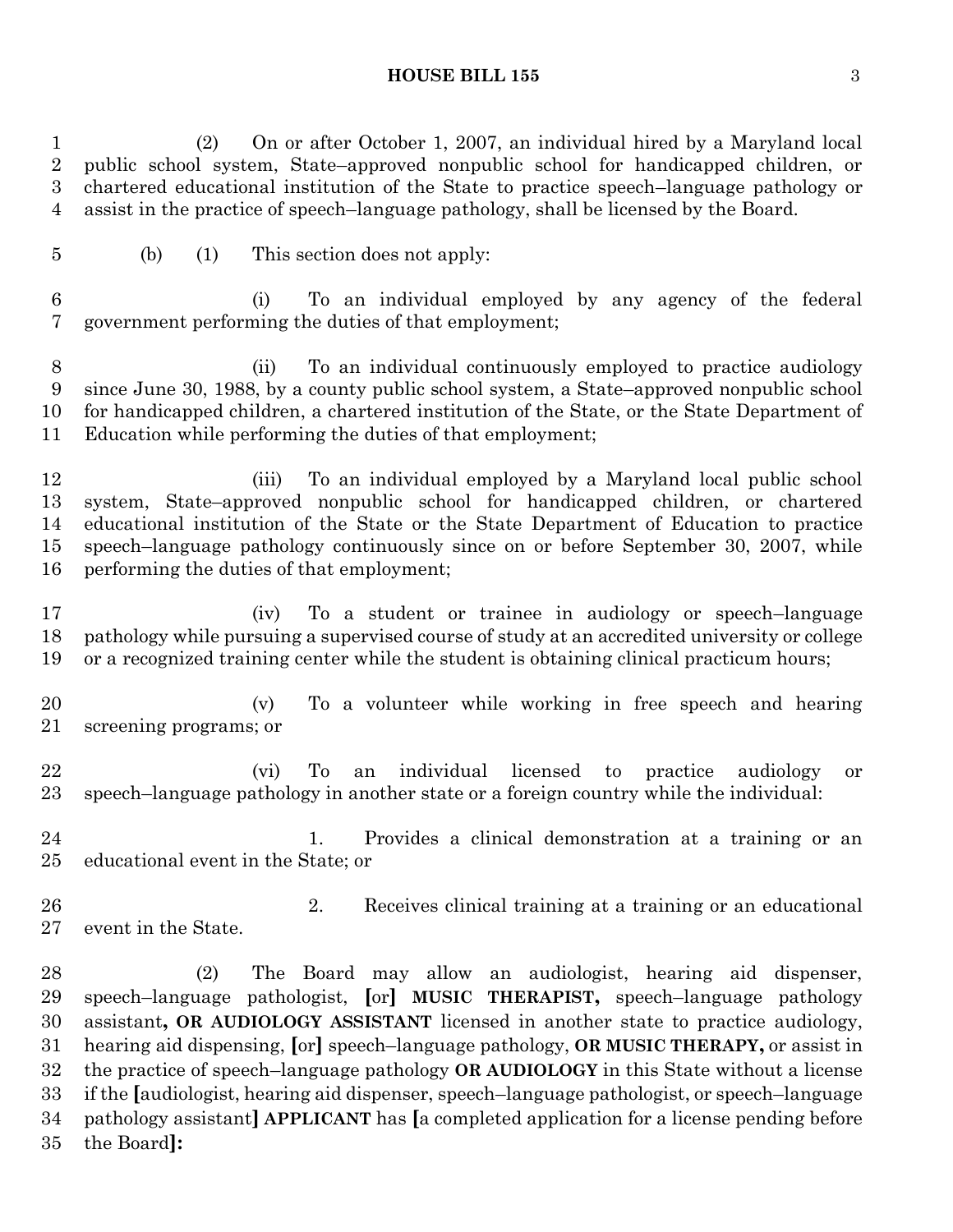# **(I) BEEN GRANTED PRELIMINARY APPROVAL BY THE BOARD TO PRACTICE; AND (II) A COMPLETED APPLICATION FOR A LICENSE PENDING BEFORE THE BOARD**. 2–314. 6 Subject to the hearing provisions of  $\S 2-315$  of this subtitle, the Board may deny a license or limited license to any applicant, reprimand any licensee or holder of a limited license, place any licensee or holder of a limited license on probation, or suspend or revoke a license or limited license if the applicant, licensee, or holder: (1) Fraudulently or deceptively obtains or attempts to obtain a license or limited license for the applicant, licensee, or holder or for another; (2) Fraudulently or deceptively uses a license or limited license; (3) Commits fraud or deceit in the practice of audiology, hearing aid dispensing, or speech–language pathology, or assistance of the practice of speech–language pathology **OR AUDIOLOGY**; (4) Is convicted of or pleads guilty or nolo contendere to a felony or to a crime involving moral turpitude, whether or not any appeal or other proceeding is pending to have the conviction or plea set aside; (5) Obtains a fee through fraud or misrepresentation; (6) Directly or indirectly employs any unlicensed person or any person whose license or limited license has been suspended; (7) Uses or promotes or causes the use of any misleading, deceiving, improbable, or untruthful advertising matter, promotional literature, testimonial, guarantee, warranty, label, brand, insignia, or other representation; (8) In the practice of audiology, hearing aid dispensing, or speech–language pathology, or assistance of the practice of speech–language pathology **OR AUDIOLOGY**: (i) Falsely represents the use or availability of services or advice of a physician; or (ii) Misrepresents the applicant, licensee, or holder by using the word "doctor" or any similar word, abbreviation, or symbol if the use is not accurate;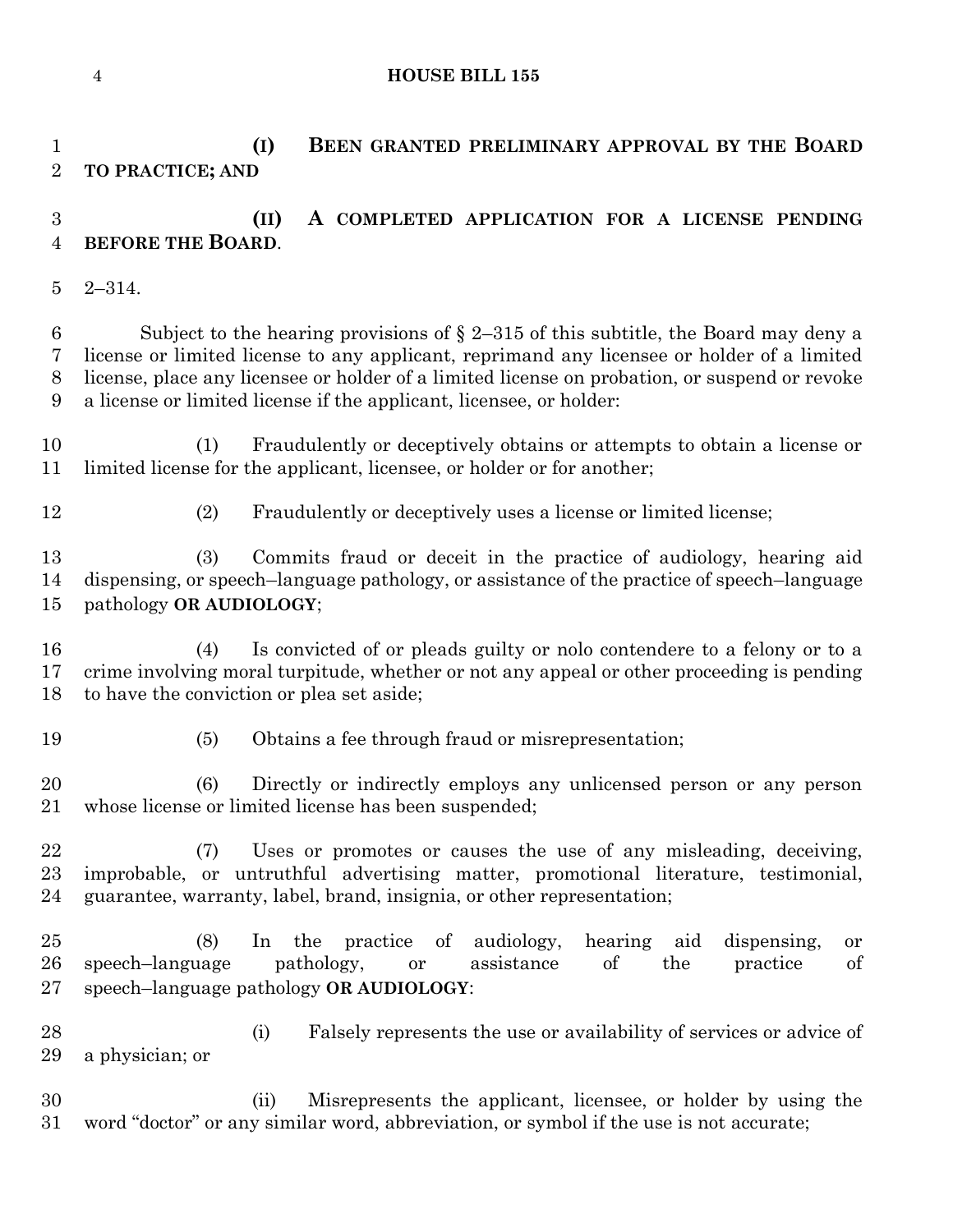(9) Permits another person to use the license of the licensee or limited license of the holder;

 (10) Commits any act of unprofessional conduct in the practice of audiology, hearing aid dispensing, or speech–language pathology, or the assistance of the practice of speech–language pathology **OR AUDIOLOGY**;

- (11) Violates any lawful order given or regulation adopted by the Board;
- (12) Violates any provision of this title;
- (13) Provides professional services while:
- (i) Under the influence of alcohol; or

 (ii) Using any narcotic or controlled dangerous substance, as defined in § 5–101 of the Criminal Law Article, or other drug that is in excess of therapeutic amounts or without valid medical indication;

 (14) Is disciplined by a licensing or disciplinary authority of any other state or country or convicted or disciplined by a court of any state or country for an act that would be grounds for disciplinary action under this section;

 (15) Practices audiology, hearing aid dispensing, or speech–language pathology, or assists in the practice of speech–language pathology **OR AUDIOLOGY** with an unauthorized person or supervises or aids an unauthorized person in the practice of audiology, hearing aid dispensing, or speech–language pathology, or assistance of the practice of speech–language pathology **OR AUDIOLOGY**;

 (16) Knowingly makes or files a false report or record in the practice of audiology, hearing aid dispensing, or speech–language pathology, or assistance in the practice of speech–language pathology **OR AUDIOLOGY**;

 (17) Knowingly fails to file or record any report as required by law, willfully impedes or obstructs the filing or recording of the report, or induces another to fail to file or record the report;

- (18) Submits a false statement to collect a fee;
- (19) Is professionally, physically, or mentally incompetent;

 (20) Promotes the sale of devices, appliances, or goods to a patient so as to exploit the patient for financial gain;

 (21) Behaves immorally in the practice of audiology, hearing aid dispensing, or speech–language pathology, or assistance of the practice of speech–language pathology **OR AUDIOLOGY**;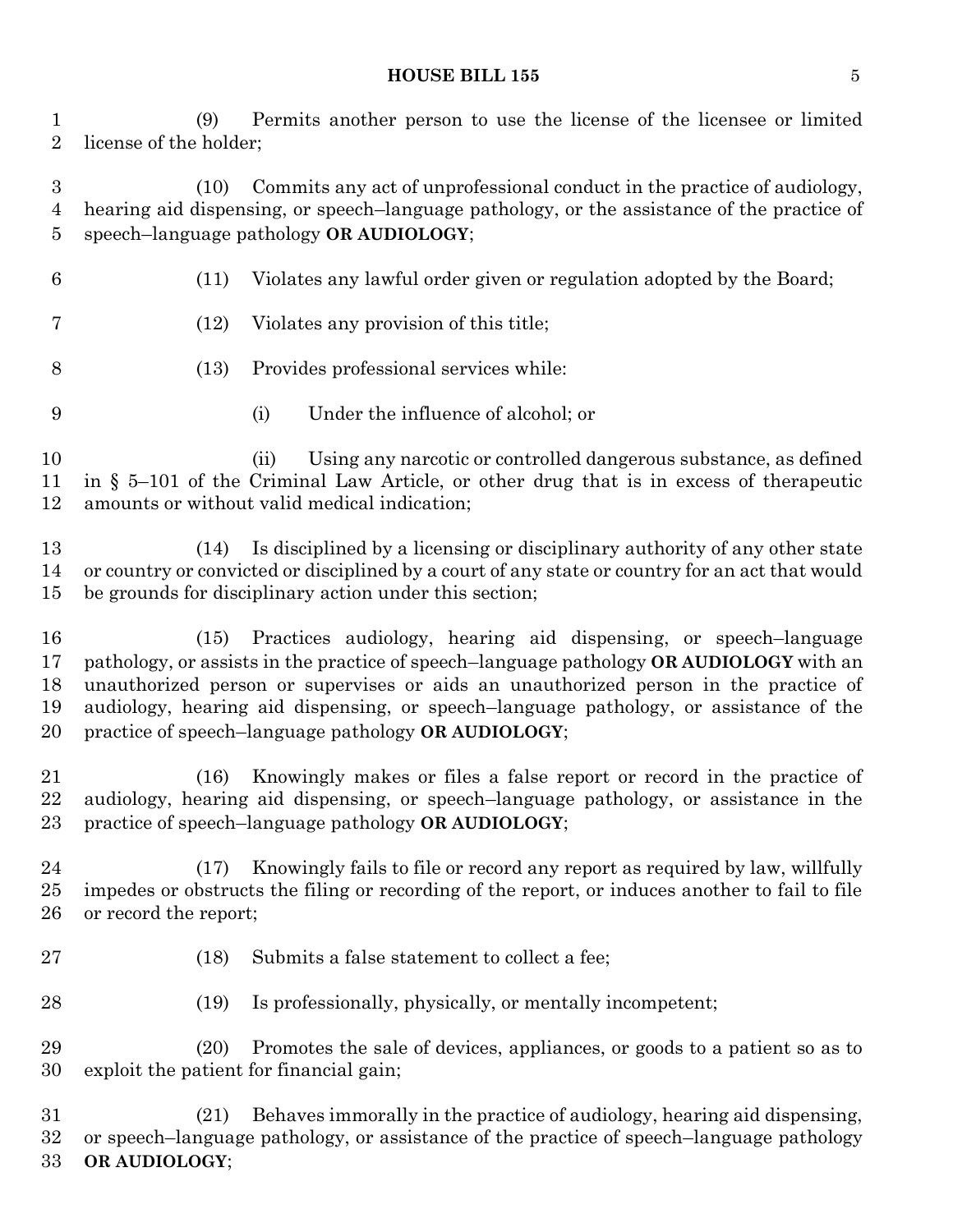(22) Refuses, withholds from, denies, or discriminates against an individual with regard to the provision of professional services for which the licensee is licensed and qualified to render because the individual is HIV positive;

 (23) Pays or agrees to pay any sum to any person for bringing or referring a patient;

6 (24) Fails to submit to a criminal history records check in accordance with  $\S$ 2–303.1 of this subtitle; or

 (25) Supervises or aids an unauthorized individual in the assistance of audiology.

2–319.

 (a) **(1)** A licensed speech–language pathologist may delegate duties to an assistant within the scope of practice and supervision guidelines in the regulations adopted under **[**subsection (b) of this section**] PARAGRAPH (2) OF THIS SUBSECTION**.

 **[**(b)**] (2)** The Board shall adopt regulations to establish qualifications and scope of practice for the position of a speech–language pathology assistant and the requirements for the supervision of a speech–language pathology assistant by a supervisor of a speech–language pathology assistant.

# **(B) (1) A LICENSED AUDIOLOGIST MAY DELEGATE DUTIES TO AN ASSISTANT WITHIN THE SCOPE OF PRACTICE AND SUPERVISION GUIDELINES IN THE REGULATIONS ADOPTED UNDER PARAGRAPH (2) OF THIS SUBSECTION.**

 **(2) THE BOARD SHALL ADOPT REGULATIONS TO ESTABLISH QUALIFICATIONS AND SCOPE OF PRACTICE FOR THE POSITION OF AN AUDIOLOGY ASSISTANT AND THE REQUIREMENTS FOR THE SUPERVISION OF AN AUDIOLOGY ASSISTANT BY A SUPERVISOR OF AN AUDIOLOGY ASSISTANT.**

2–4A–14.

 Subject to the hearing provisions of § 2–4A–16 of this subtitle, the Board, on the affirmative vote of a majority of its members then serving, may deny a license to an applicant, reprimand a licensee, place a licensee on probation, or suspend or revoke the license of a licensee if the applicant or licensee:

 (1) Fraudulently or deceptively obtains or attempts to obtain a license for the applicant or licensee or for another;

(2) Fraudulently or deceptively uses a license;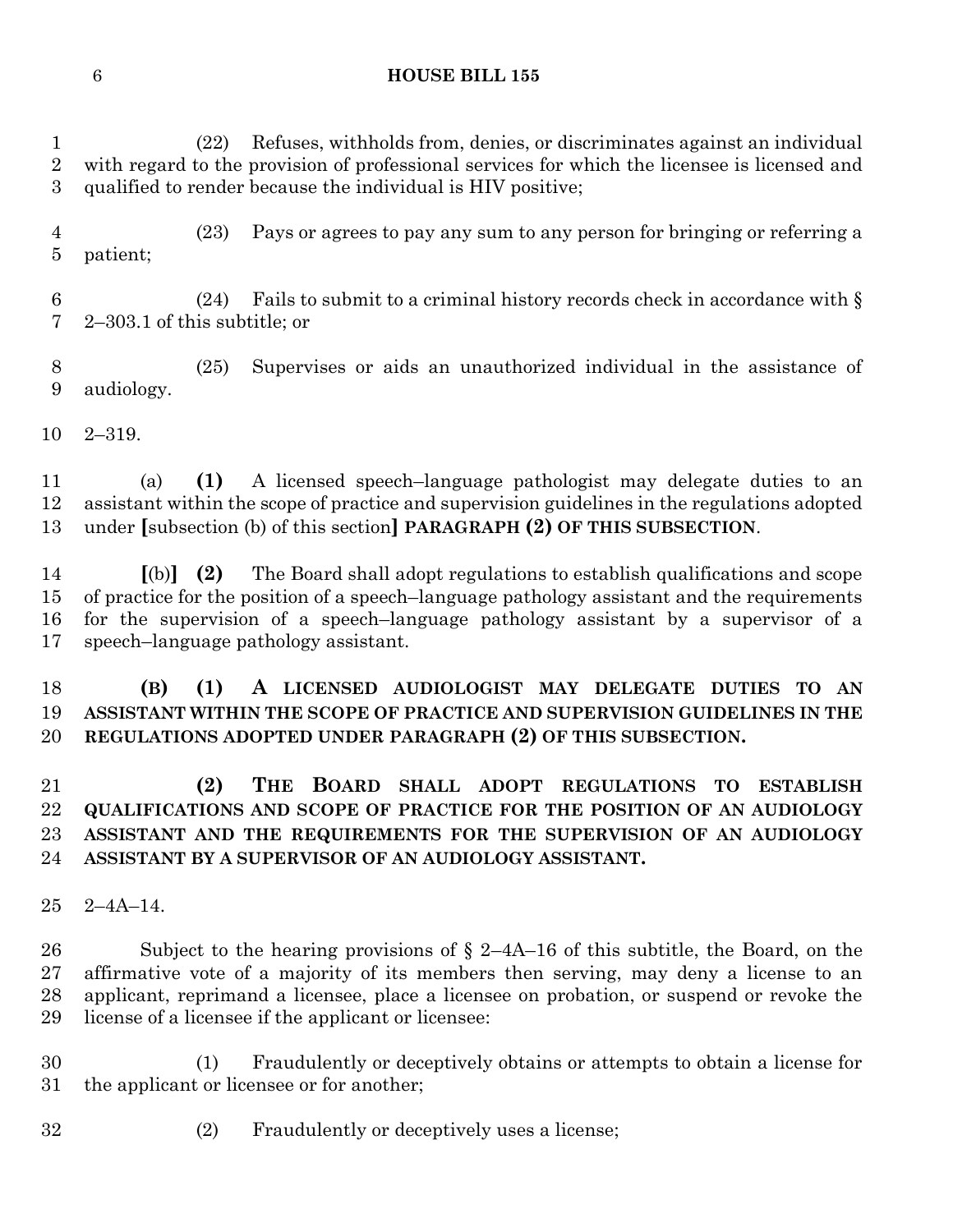(3) Is convicted of or pleads guilty or nolo contendere to a felony or a crime involving moral turpitude, whether or not an appeal or other proceeding is pending to have the conviction or plea set aside;

 (4) Aids or abets an unauthorized person in practicing music therapy or self–representing as a music therapist;

(5) Practices music therapy fraudulently or deceitfully;

 (6) Violates the code of ethics adopted by the Board under § 2–4A–03(2) of this subtitle;

 (7) Willfully fails to file or record any report as required under law, willfully impedes or obstructs the filing or recording of a report, or induces another to fail to file or record a report;

(8) Submits a false statement to collect a fee;

 (9) Willfully makes or files a false report or record in the practice of music therapy;

 (10) Is disciplined by a licensing or disciplinary authority of any state or country, convicted or disciplined by a court of any state or country, or disciplined by any branch of the United States uniformed services or the United States Department of Veterans Affairs for an act that would be grounds for disciplinary action under this section;

 (11) Violates any provision of this subtitle or any regulation adopted by the Board;

 (12) Uses or promotes or causes the use or promotion of any misleading, deceiving, or untruthful advertising matter, promotional literature, or testimonial;

(13) Is professionally, physically, or mentally incompetent;

 (14) Promotes the sale of devices, appliances, or goods to a patient so as to exploit the patient for financial gain;

(15) Behaves immorally in the practice of music therapy;

 (16) Commits an act of unprofessional conduct in the practice of music therapy;

 (17) Refuses, withholds from, denies, or discriminates against an individual with regard to the provision of professional services for which the licensee is licensed and qualified to render because the individual is HIV positive;

(18) Fails to cooperate with a lawful investigation conducted by the Board;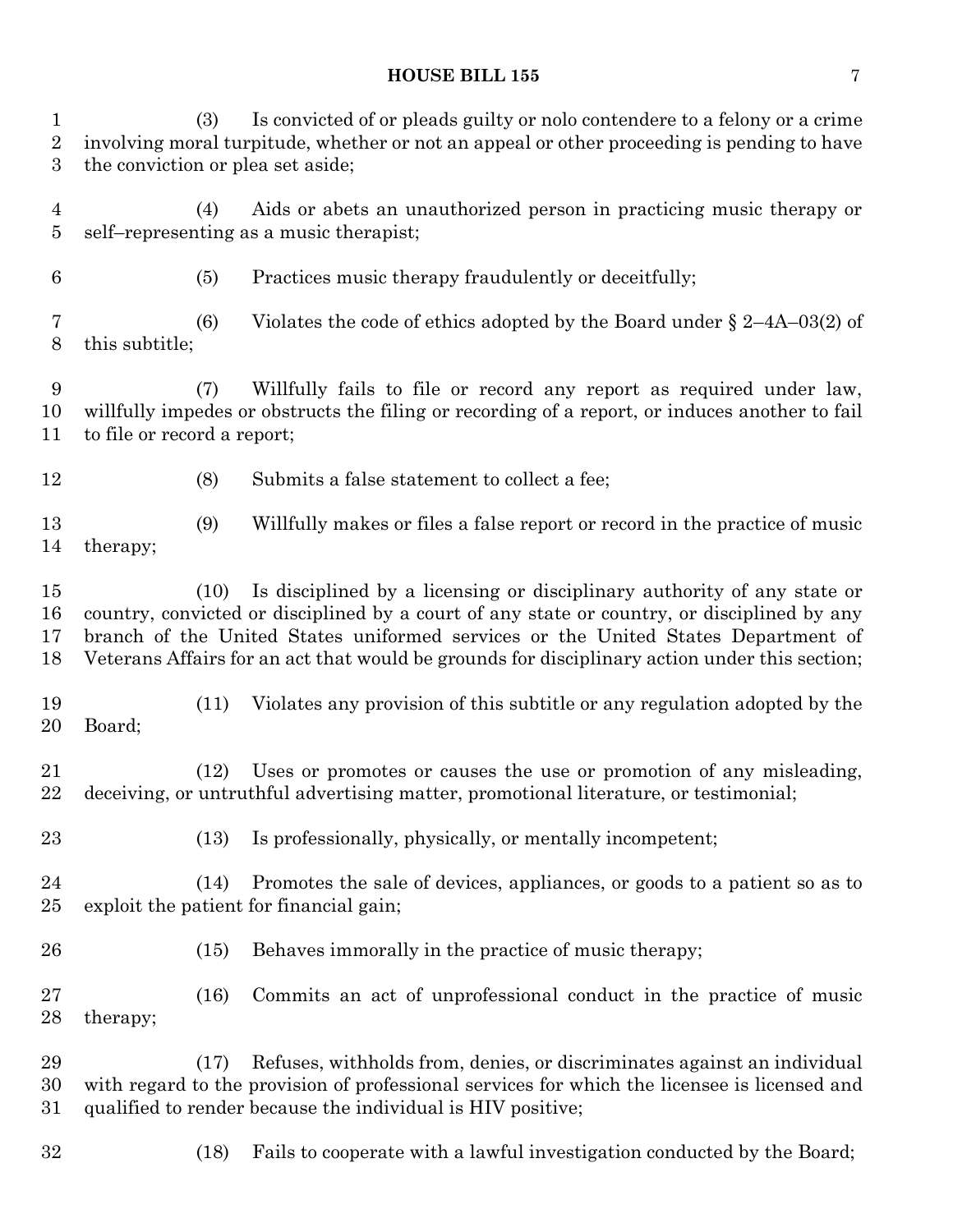(19) Commits an act that is inconsistent with generally accepted

professional standards in the practice of music therapy;

 (20) Fails to submit to a criminal history records check in accordance with § 2–303.1 of this title; (21) Habitually is intoxicated; (22) Provides professional services while under the influence of alcohol or while using any narcotic or controlled dangerous substance, as defined in § 5–101 of the Criminal Law Article, or other drug that is in excess of therapeutic amounts or without valid medical indication; **[**or**]** (23) Knowingly fails to report suspected child abuse in violation of § 5–704 of the Family Law Article**; (24) IN THE PRACTICE OF MUSIC THERAPY: (I) FALSELY REPRESENTS THE USE OR AVAILABILITY OF SERVICES OR ADVICE OF A PHYSICIAN; OR (II) MISREPRESENTS THE APPLICANT, LICENSEE, OR HOLDER BY USING THE WORD "DOCTOR" OR ANY SIMILAR WORD, ABBREVIATION, OR SYMBOL IF THE USE IS NOT ACCURATE; OR (25) PRACTICES MUSIC THERAPY WITH AN UNAUTHORIZED PERSON OR SUPERVISES OR AIDS AN UNAUTHORIZED PERSON IN THE PRACTICE OF MUSIC THERAPY**. 2–4A–21. (a) In this section, "music therapist rehabilitation **[**subcommittee"**] COMMITTEE"** means a **[**subcommittee**] COMMITTEE** of the Board that: 24 (1) Is recognized by the Board; (2) Includes music therapists; and (3) Evaluates and provides assistance to any music therapist in need of treatment and rehabilitation for alcoholism, drug abuse, chemical dependency, or other physical, emotional, or mental condition. (b) The music therapist rehabilitation **[**subcommittee**] COMMITTEE** may function: